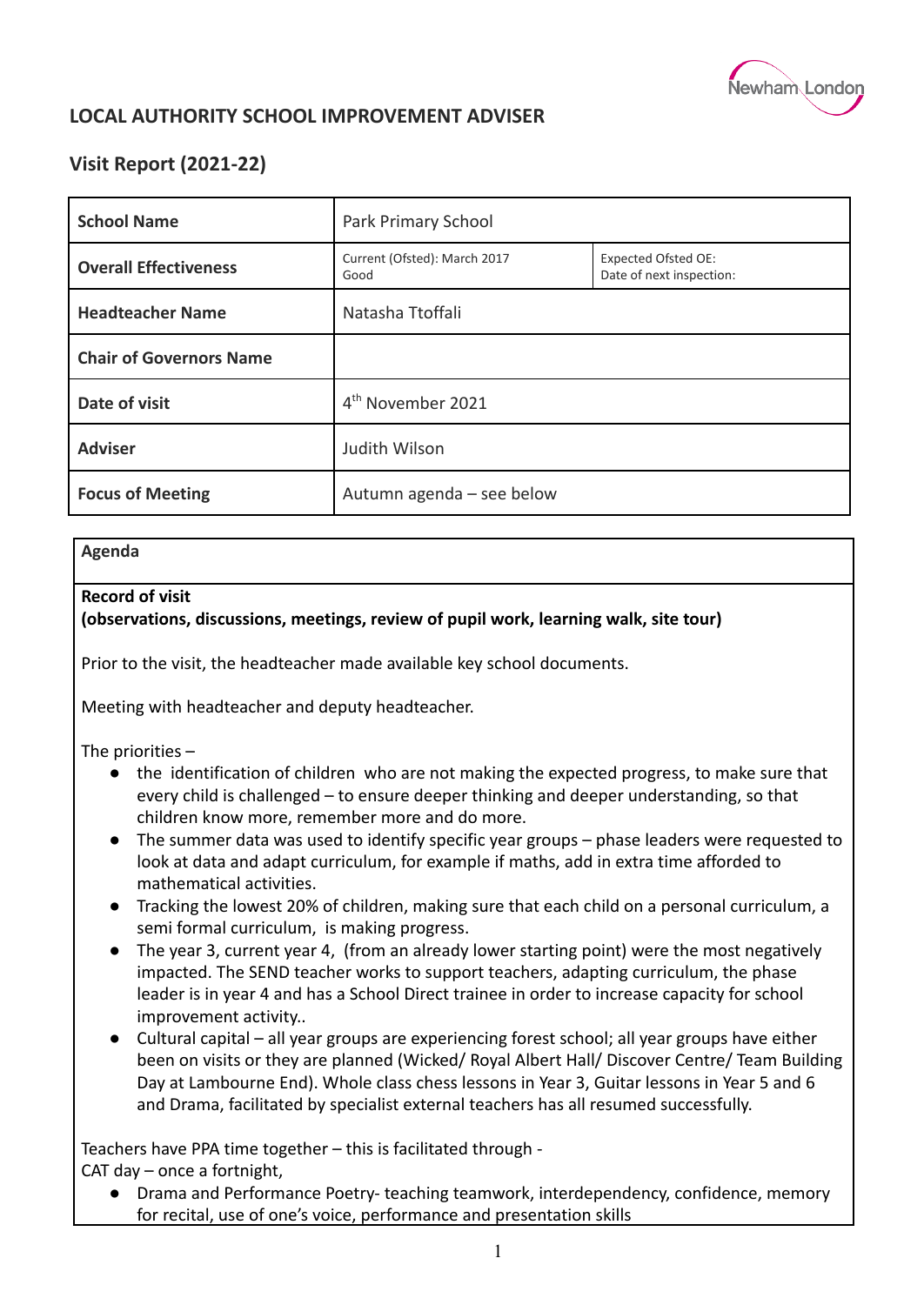- Thinking Through Texts a Park generated curriculum area which hones creativity and empathy through the use of high quality texts (usually thematic picture books). Children will discuss themes etc and will create an outcome which may be written, recorded or made.
- Spanish and Musical Appreciation children will learn to appreciate language creatively and to experiment with it . through musical appreciation.

Dog Days occur in the alternate week to CAT week. Dog Day is the day where children are taught by the three different teachers in the year group for a third of the day. Dog Day is part of our provision so that:

- Teachers have the opportunity to be with other children for a part of their working fortnight, allowing relationships to be built across the year group
- Children have the chance to be with teachers other than their own (and the CAT teachers) so that they get to build relationships and be with a range of adults; this is important for there to be multiple opportunities to find adults who can see their 'light'
- Teachers have the chance to be a master of a particular subject area; to be the 'specialist' in that field.
- Teachers get to see the difference in the classes 'make up' and thus will be better placed when team planning so that planning reflects the needs of all learners in all 3 classes.
- The children start to appreciate that their behaviour and learning behaviour needs to be consistent even if the expectations of the teachers/ their personalities are different.
- It actively supports children through their transition points at every stage; they are better prepared for building multiple relationships.

Staffing – 4 new ECTs, the deputy headteacher is now the substantive postholder and is the ECT Tutor.

There is a strong induction programme, each has a mentor, the school has signed up for the full ECT programme. Additionally, in class support is strong and includes team teaching.

There is a very strong culture of wellbeing, staff attendance is a generally positive picture, there is one persistent absence in the support staff team. Staff view suggests that staff feel supported and well-considered.

Pupil roll – 4 children missing education (moved abroad), reception is full, there are one or two vacancies in each year group, 16 vacancies across the school in total. The school has a waiting list for Reception and is full in the nursery. The school has a strong reputation locally.

Pupils' learning behaviours are very strong.

SLT meetings are structured in 6 week blocks, to cover each aspect, this will enable each aspect to be monitored, such as dedicated time to monitor impact of behaviour policy

Safeguarding – the single central record has been checked by a governor. The headteacher reports that safeguarding systems are highly effective, particularly early help – two trainee social workers and a school based social worker are funded by the school.

Pupil attendance – was 96%+ but has dropped off. Parents are cautious and therefore keeping children at home with coughs and colds.

The curriculum is designed effectively, there is some strong connectivity There are a number of new subject leaders, they are supported by the deputy headteacher through an agreed induction programme.

Discussion about sequencing of subjects, for example geography and history, in year 1 local area, to comparing to another country, starting at home and developing further afield.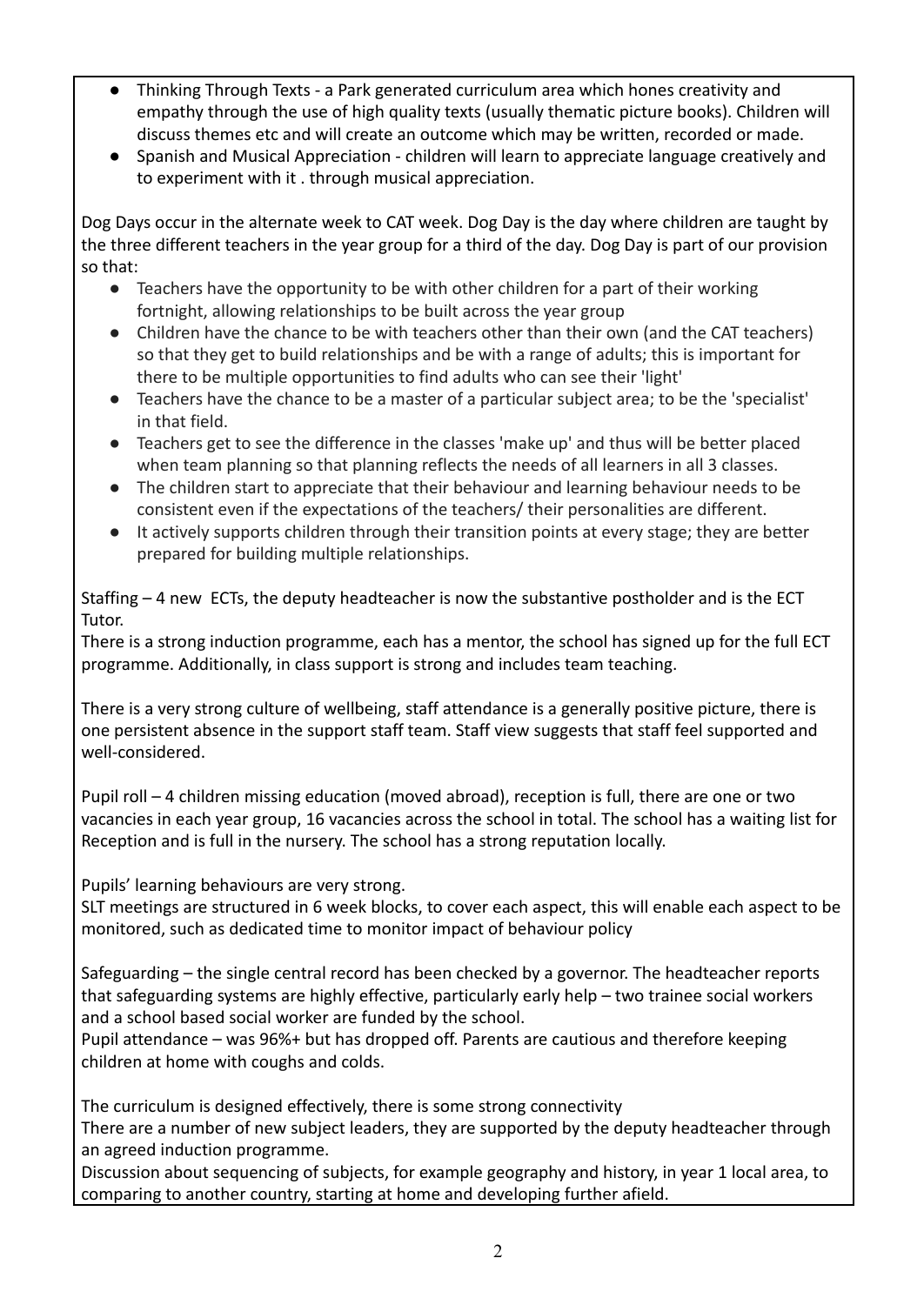Science is strong – reviewed the curriculum, tapping into a scheme for resources, on pupil voice progression is clear, scientific knowledge and enquiry is sequenced.

## **Learning walk -**

- Post covid strategy there are pupils who experienced challenges during lockdown, others who had positive experiences. Reading – the importance of books, thinking through texts,
- Putting more emphasis into reading, identifying lowest 20%, tightening comprehension drawing out understanding. Teachers are covered by SLT for one day per term where they conduct individual reading conferences.
- Writing children are lacking resilience and stamina; this was the most challenging to teach online.
- Pupils have missed out on prompt live marking. The school is now making sure within the learning journey in English, that modelling and teaching of writing using model texts, affects strong, effective and consistent teaching.
- National tutoring most successful aspect was using tutors known to the children, the least successful aspect was taking children out of lessons. Reviewing the best way to reintroduce tutoring.
- Mock SATs due within the next couple of weeks

SEND – there is a teacher in KS1 and KS2, there is an increasing number of children who would benefit from a specialist placement, pre-verbal and with ASD.

## **Discussion about preparation for Ofsted**

Bringing together information in preparation for Ofsted and the value of updating the website

- timetable links for classes,
- staff lists of all staff,
- where to find the single central record,
- self-evaluation and school improvement plan with milestones for the end of each term,
- safeguarding, risk assessments,
- governor work and reporting to governors,
- external views of the school,
- behaviour and exclusion, alternative provision information with own safeguarding checks,
- SEND,
- attendance data.

## **SEND**

- 1. How is the curriculum designed to meet the needs of pupils with SEND? (Possible responses may include)- The curriculum is adapted at the point of delivery, to meet individual needs, aided by resources, alternative modes of learning, adapted assessment, personalised learning for those working below age related objectives.
- 2. How does the school support pupils with SEND and help them (to catch up?) (Possible responses may include)- Quality first teaching – adaptation of pitch and differentiation of tasks, small group teaching, with fluid movement to recognise progress, targeted interventions, outside specialists, sharing with parents, additional training for bespoke needs, such as attachment needs, collective liaison and decision making.
- 3. How are interventions planned to support pupils with SEND? (Possible responses may include)- Interventions from evidence-based or research provided interventions, assessment of learning gaps and needs, formative and summative assessments to check success of interventions used, pupil progress meetings at which decisions are made to start, continue or end an intervention, ongoing communication, clarity of success criteria and measure against impact, specialist provision